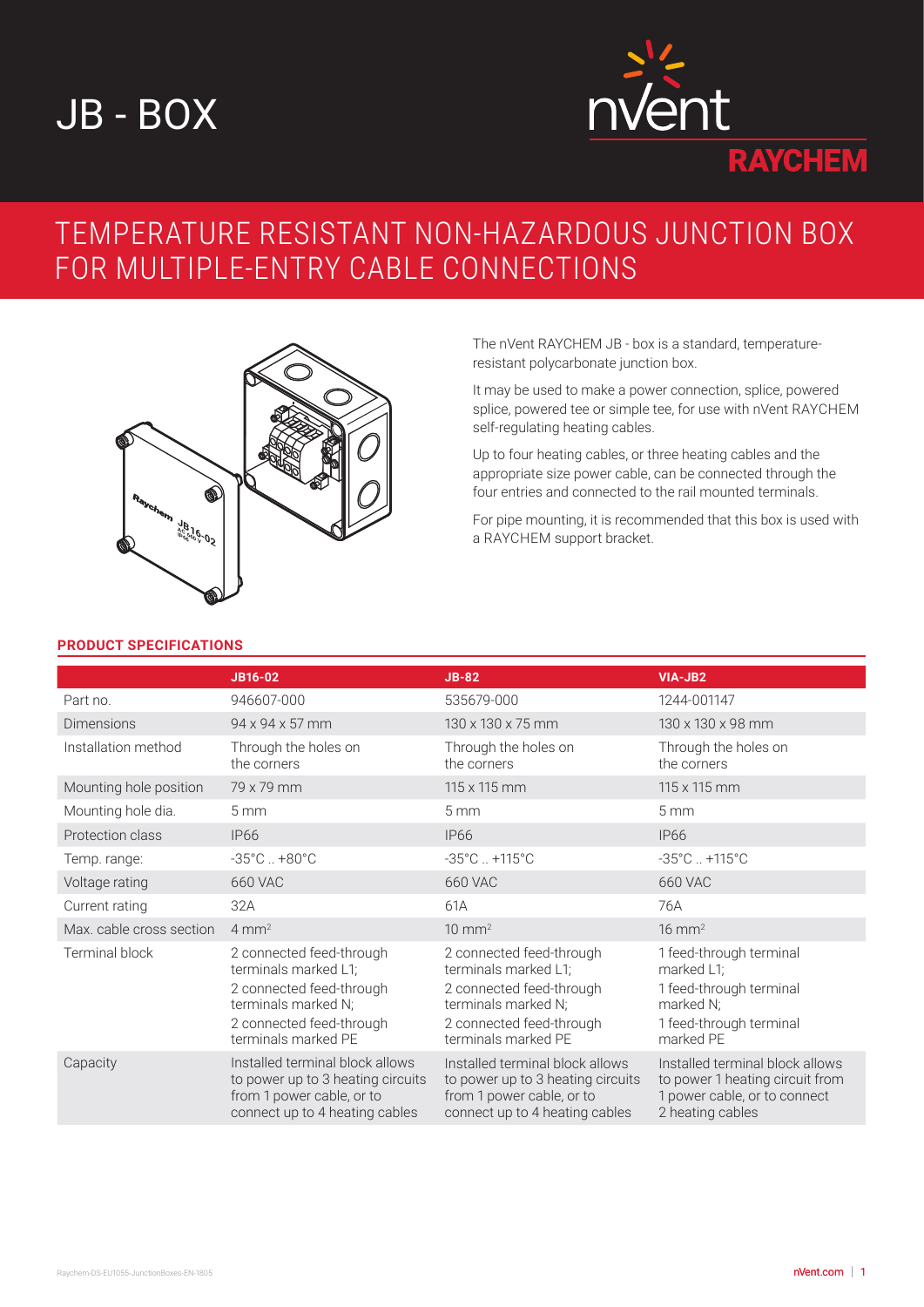

# **PRODUCT SPECIFICATIONS**

|                                                                                                            | <b>JB16-02</b>                                                | <b>JB-82</b>                                                  | VIA-JB2                                                       |
|------------------------------------------------------------------------------------------------------------|---------------------------------------------------------------|---------------------------------------------------------------|---------------------------------------------------------------|
| Possibility to install<br>additional terminals                                                             | Yes                                                           | Yes                                                           | Yes                                                           |
| Knock-out holes for<br>cable inputs                                                                        | 4 x M20/25                                                    | 4 x M20/25                                                    | M32 knocked out +<br>$1 \times M25/32 +$<br>6 x M20/25        |
| Cable gland in a kit                                                                                       | 1 x M20 for a round power cable                               | 1 x M25 for a round power cable                               | M32 cable gland must be used.<br>It is not included in a kit. |
| Material                                                                                                   | Polycarbonate reinforced with<br>glass fiber                  | Polycarbonate reinforced with<br>glass fiber                  | Polycarbonate reinforced with<br>glass fiber                  |
| Security seal                                                                                              | Through the existing pinhole in a lid                         | Through the existing pinhole in a lid                         | Through an existing pinhole in<br>a lid                       |
| RAYCHEM Heating<br>cables is applicable to<br>heating cable<br>for power connection<br>and T-connection to | <b>With connection kit</b><br>CE-20-01                        | <b>With connection kit</b><br>CE-20-01                        | <b>With connection kit</b><br>CE32-02                         |
|                                                                                                            | $\cdot$ FS-C-2X                                               | $\cdot$ FS-C-2X                                               |                                                               |
|                                                                                                            | $\cdot$ FS-C10-2X                                             | • FS-C10-2X                                                   |                                                               |
|                                                                                                            | $\cdot$ FS-A-2X                                               | $\cdot$ FS-A-2X                                               |                                                               |
|                                                                                                            | $\cdot$ FS-B-2X,                                              | $\cdot$ FS-B-2X,                                              |                                                               |
|                                                                                                            | $\cdot$ GM2-XT                                                | $\cdot$ GM2-XT                                                |                                                               |
|                                                                                                            | $\cdot$ GM-2X                                                 | $\cdot$ GM-2X                                                 |                                                               |
|                                                                                                            | • FroStop Black                                               | • FroStop Black                                               |                                                               |
|                                                                                                            | • FroStop Green                                               | • FroStop Green                                               |                                                               |
|                                                                                                            | • HWAT-L; HWAT-M                                              | • HWAT-L; HWAT-M                                              |                                                               |
|                                                                                                            | • CE20-03 or U-RD-ACC-CE is<br>needed for low geometry cables | • CE20-03 or U-RD-ACC-CE is<br>needed for low geometry cables |                                                               |
|                                                                                                            | <b>With connection kit</b><br>CE-25-01                        | <b>With connection kit</b><br>CE-25-01                        | <b>With connection kit</b><br>VIA-S2                          |
|                                                                                                            | $\cdot$ FS-C-2X                                               | $\cdot$ FS-C-2X                                               | $\cdot$ EM2-XR                                                |
|                                                                                                            | $\cdot$ FS-C10-2X                                             | $\cdot$ FS-C10-2X                                             |                                                               |
|                                                                                                            | $\cdot$ FS-A-2X                                               | $\cdot$ FS-A-2X                                               |                                                               |
|                                                                                                            | $\cdot$ FS-B-2X,                                              | $\cdot$ FS-B-2X,                                              |                                                               |
|                                                                                                            | · GM2-XTt                                                     | • GM2-XTt                                                     |                                                               |
|                                                                                                            | $\cdot$ GM-2X                                                 | $\cdot$ GM-2X                                                 |                                                               |
|                                                                                                            | • FroStop Black                                               | • FroStop Black                                               |                                                               |
|                                                                                                            | • FroStop Green                                               | • FroStop Green                                               |                                                               |
|                                                                                                            | • HWAT-L/M/R                                                  | • HWAT-L/M/R                                                  |                                                               |